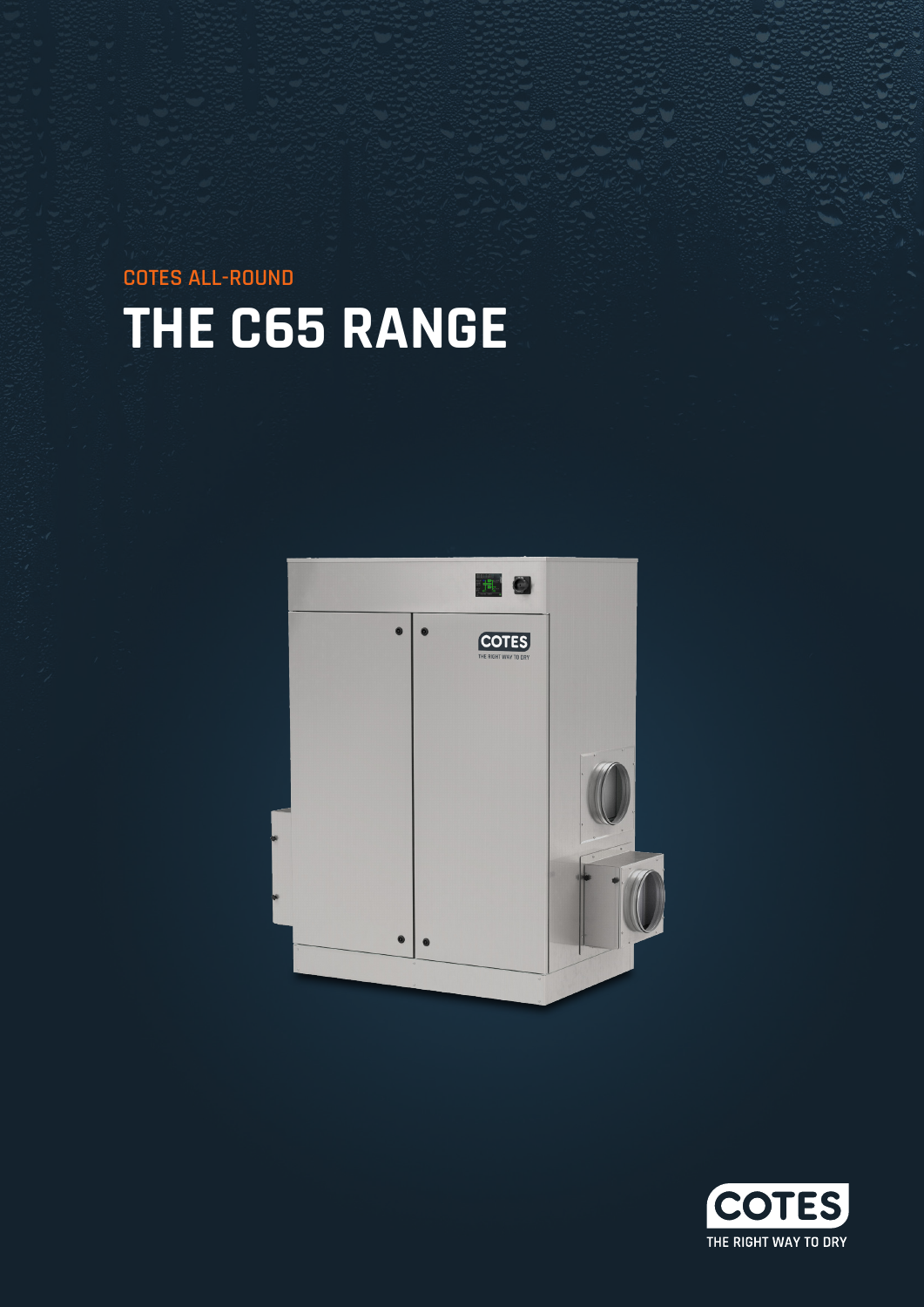#### **IDEAL FOR USE IN**

- **•** Food industry processing
- **•** Pharmaceutical production
- **•** Cold stores/freezer facilities
- **•** Waterworks
- **•** General humidity management in all kinds of indoor spaces

#### **ADVANTAGES**

- **•** Accurate, software-driven monitoring and control
- **•** Exceptionally low energy consumption
- **•** Low-noise operation
- **•** Better monitoring of service intervals
- **•** Standardized heating and cooling modules
- **•** Exceptional build quality
- **•** Complies with ErP Directive 2015

### **BENEFITS**

- **•** More cost-effective management of air humidity
- **•** Accurate control of all aspects of ingoing and outgoing air flows
- **•** Low operating costs
- **•** Long service life and low maintenance /repair costs
- **•** Easy, rapid servicing
- **•** Easy to clean and keep clean
- **•** Can be placed even in highly visible public places
- **•** Easy to install in small spaces and crowded locations

#### **OPTIONAL EQUIPMENT**

- **•** Post-heating module
- **•** Pre-cooling and post-cooling modules
- **•** Additional ways to heat the regeneration air including, Steam heating or EW (a combination of Electrical and Hot Water)
- **•** Extra insulation of the cabinet
- **•** Additional temperature and humidity sensors
- **•** Software upgrade to unlock the Deep Drying feature.

### **MORE THAN JUST A SHINY BOX ...**

#### **ESTABLISHING THE RIGHT DRY-AIR STRATEGY**

Cotes All-Round C65 is an innovative range of elegant, versatile dehumidifiers, with moisture removal capacities of 7–19 kg per hour

#### **Modular confgurations**

The sleek stainless steel cabinet, featuring the best of modern industrial design, makes Cotes All-Round dehumidifiers ideal for installation even in highly visible public locations. The C65 dehumidifier uses standardized modular configurations so you can easily select the needed capacity, heating source, cooling systems, sensors, and control set-up you need for your particular operating circumstances. Cotes All-Round units also feature built-in electronic monitoring and control capabilities that make it easy to customise the dehumidifier to your exact operating requirements and priorities.

### **Where they're used**

Cotes All-Round C65 units are ideal for controlling air conditions where either temperature and air flow are crucial, or where the focus is on temperature, air flow and relative humidity. They are approved for use in facilities with stringent hygiene requirements, including food processing and pharmaceutical production.



# **FLEXIBILITY AND ENERGY EFFICIENCY**

#### **Choice of dehumidification priorities**

Cotes All-Round dehumidifiers are designed for three main types of use. C65C (Coldstore) units are specifically designed for humidity management in low temperature cold store spaces. C65E units are specially configured for effective humidity management in enclosed spaces, and where the main focus is on keeping energy consumption to the minimum. An optional software upgrade is available for C65E PLC units to unlock the Deep Drying feature with particular focus on high ΔX values (the driest air possible). This mode is often used in industrial processes where it is essential to keep the levels of moisture in the air under stringent control.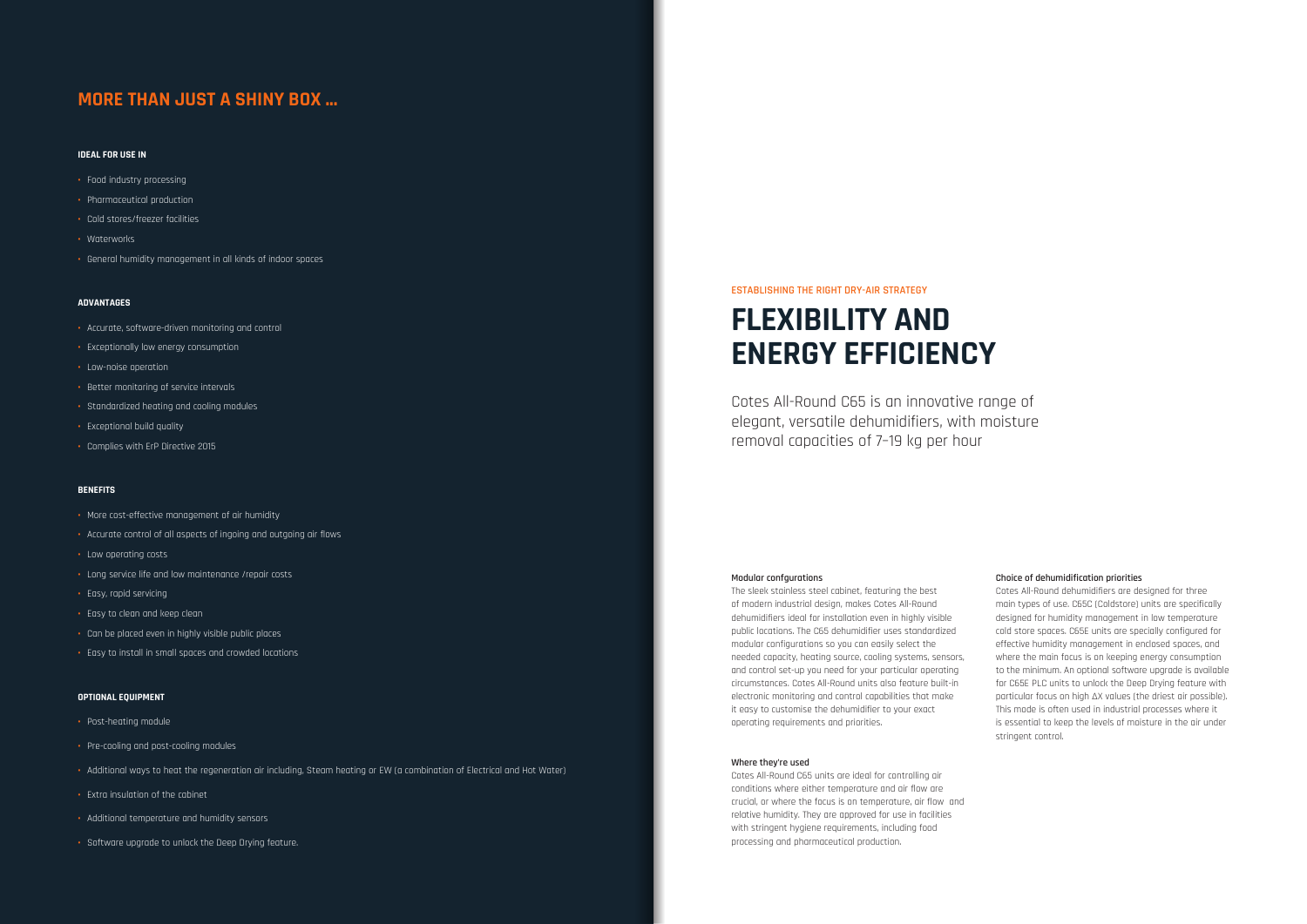**C65 PRE/POST MODULE + C65**





**C65 + EW MODULE PRE/POST MODULE + C65 + EW MODULE**

| MONITORING AND CONTROL SETUPS                                                                                                       | A<br><b>BASIC</b> | B                | c            | D                |
|-------------------------------------------------------------------------------------------------------------------------------------|-------------------|------------------|--------------|------------------|
| Hour counter to monitor running time                                                                                                | X                 | $\boldsymbol{X}$ | X            | X                |
| Overheating alarm                                                                                                                   | X                 | X                | X            | X                |
| Manually adjustable process fan                                                                                                     | X                 | $\mathbf x$      | X            | X                |
| Manually adjustable regeneration air fan                                                                                            | $\mathbf{x}$      | $\mathbf{x}$     | X            | X                |
| External humidity sensor (R/H)                                                                                                      | X                 | $\mathbf{x}$     | X            | X                |
| Service indicator to monitor maintenance requirements                                                                               |                   | $\boldsymbol{x}$ | X            | X                |
| Datalogging for tracking conditions                                                                                                 |                   | $\mathbf x$      | X            | X                |
| Service alarm monitoring                                                                                                            |                   | $\boldsymbol{x}$ | X            | X                |
| 5.7-inch touch display                                                                                                              |                   | $\mathbf{x}$     | $\mathbf{x}$ | X                |
| Filter and rotor service alarm                                                                                                      |                   | $\mathbf x$      | X            | X                |
| Control of regeneration air fan from the PLC interface                                                                              |                   | $\mathbf x$      | X            | X                |
| Measurement and control after dew point (option)                                                                                    |                   | $\mathbf{x}$     | $\mathbf{x}$ | X                |
| Timer, day/night timer and cycle timer                                                                                              |                   | $\mathbf{x}$     | X            | X                |
| Network connectivity (optional)                                                                                                     |                   | $\mathbf x$      | X            | X                |
| Monitoring and control via smartphone app (optional)                                                                                |                   | $\mathbf x$      | X            | X                |
| Monitoring and control by cotes service center (optional)                                                                           |                   | $\mathbf{x}$     | X            | X                |
| Datalogging for tracking c Capacity control / modulating heat control onditions                                                     |                   | $\mathbf x$      | X            | X                |
| Extra external humidity sensor (R/H and dew point) up to two external Humidity sensors can<br>be connected (single sensor included) |                   |                  | X            | X                |
| Monitoring and automatic adjustment of air flows                                                                                    |                   |                  | X            | X                |
| Quiet program                                                                                                                       |                   |                  | X            | X                |
| Custom program                                                                                                                      |                   |                  | X            | X                |
| Energy-saving program                                                                                                               |                   |                  | X            | $\boldsymbol{X}$ |
| Energy+ saving program (for process applications)                                                                                   |                   |                  |              | X                |
| Continuous measurement of moisture removal                                                                                          |                   |                  |              | X                |
| Capacity alarm                                                                                                                      |                   |                  |              | $\mathbf x$      |
| Specific humidity (g/kg) program                                                                                                    |                   |                  |              | X                |

| <b>STEAM</b> | <b>EW</b>               | PRE-COOL                | POST-COOL               | <b>POST-HEAT</b> |
|--------------|-------------------------|-------------------------|-------------------------|------------------|
| PLC-C/D      | PLC-C/D                 | PLC-B/C/D               | PLC-B/C/D               | PLC-B/C/D        |
| X            | X                       | $\overline{\mathbf{x}}$ | $\overline{\mathbf{x}}$ | X                |
| $\mathbf x$  | X                       | $\mathbf x$             | X                       | X                |
| $\mathbf x$  | $\overline{\mathbf{x}}$ | $\overline{\mathbf{x}}$ | X                       | X                |
| $\mathbf x$  | X                       | $\mathbf x$             | X                       | X                |
|              |                         |                         |                         |                  |
|              |                         |                         |                         |                  |

| $\mathbf{x}$            | $\mathbf{x}$   | Y.<br>۰.                |
|-------------------------|----------------|-------------------------|
| $\overline{\mathbf{X}}$ | $\overline{X}$ | $\overline{\mathbf{r}}$ |
| X.                      | <b>X</b>       | л                       |
|                         | <b>X</b>       |                         |

|                    |               |   |             | <b>ELECTRICAL</b> |                               | <b>STEAM</b> | <b>EW</b> | <b>PRE-COOL</b> | <b>POST-COOL</b> | POST- |
|--------------------|---------------|---|-------------|-------------------|-------------------------------|--------------|-----------|-----------------|------------------|-------|
|                    |               |   |             |                   | BASIC   PLC B   PLC C   PLC D | PLC-C/D      | PLC-C/D   | PLC-B/C/D       | PLC-B/C/D        | PLC-B |
| 400V 3PH+N+PE C65E | 8             | X | X           | X                 | X                             | X            | X         | X               | X                | X     |
| 400V 3PH+N+PE C65E | 11            | X | $\mathbf x$ | X                 | X                             | X            | X         | X               | X                | X     |
| 400V 3PH+N+PE C65E | 15            | X | X           | X                 | $\mathbf x$                   | X            | X         | X               | X                | X     |
| 400V 3PH+N+PF C65F | 19            | X | $\mathbf x$ | X                 | $\mathbf x$                   | X            | X         | X               | $\mathbf x$      | X     |
| 400V 3PH+N+PE C65C |               | X |             |                   |                               |              |           |                 |                  |       |
| 400V 3PH+N+PF C65C | $\mathcal{B}$ | X |             |                   |                               |              |           |                 |                  |       |

| 230V 3PH+PE C65E | 8  | $\overline{u}$<br>⋀      |  |  | X                            |   |
|------------------|----|--------------------------|--|--|------------------------------|---|
| 230V 3PH+PE C65E | 15 | $\overline{u}$           |  |  | $\overline{\mathbf{x}}$      | 灬 |
| 230V 3PH+PE C65E | 19 | $\overline{u}$<br>^      |  |  | X                            |   |
| 230V 3PH+PE C65D |    | $\overline{\phantom{a}}$ |  |  | $\overline{\mathbf{V}}$<br>^ | 灬 |

#### **AVAILABLE CONFIGURATIONS TABLE ALT. HEATING PRE/POST MODULE**

You simply decide which equipment combinations you want for the exact specifications you need. Contact Cotes experts for details or alternative options.





A comprehensive range of software-based monitoring and control capabilities are available. You simply decide which configuration you need to have, and order accordingly.

## **MODULAR EQUIPMENT CONFIGURATIONS THE RIGHT CONTROL CONFIGURATION FOR YOU**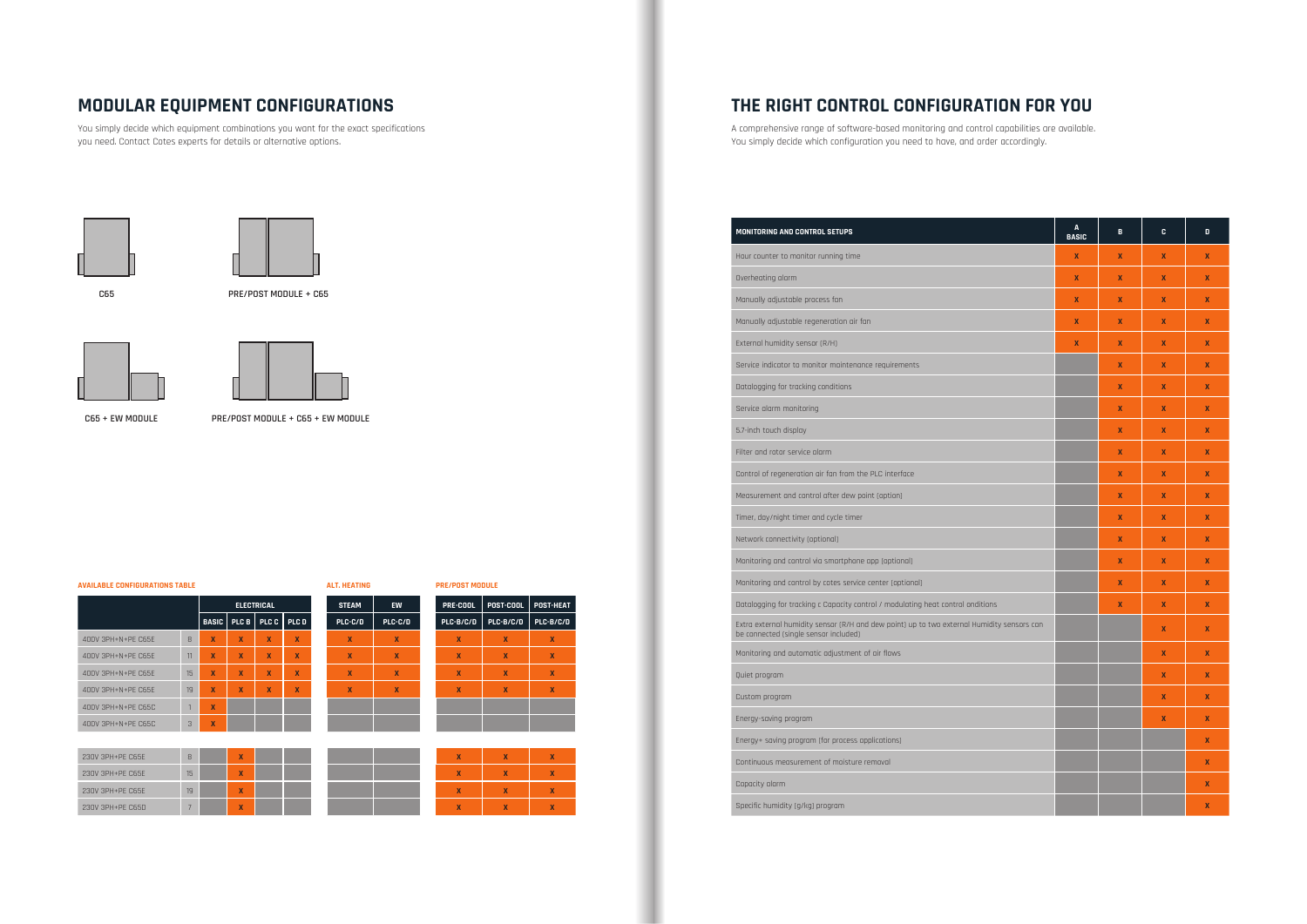#### **Choice of control configurations**

Four different levels of electronic control configurations are available for Cotes All-Round units, so you can have the dehumidifier to your practical requirements and operating priorities.

With control configurations B, C, an easy-to-read 5.7-inch touch panel is fitted as standard to give you easy access to your chosen level of performance data, operating alarms and service interval monitoring. You can choose to activate completely standardized settings — where you just turn the unit on and forget about it  $-$  or to opt for varying degrees of control over air flow specifications. You decide on the level of control access you need or want, via smartphones, web-based remote control, etc.

### **Choice of heating source**

With C65 dehumidifiers, you can choose between Electrical, Steam, or EW (a combination of electrical and hot water) heating, to heat the flow of regeneration air.

#### **Post-heating**

Cotes All-Round C65 dehumidifiers can be fitted with post-heating units after the adsorption rotor, as optional equipment, in order to ensure 100% control of both relative humidity and temperature.

#### **Pre-cooling and post-cooling**

regeneration air in

Cotes All-Round dehumidifiers can be fitted with a special cooling unit to reduce and / or control the temperature / humidity of the dry air entering and leaving the dehumidifier, A cooling unit fitted before the adsorption rotor is particularly beneficial if the incoming process air is particularly hot and humid. In such cases, some of the water in the air condenses, thus increasing the efficiency of the adsorption rotor. A cooling unit fitted after the adsorption rotor is also available, thus making it possible to control process outlet temperature.

#### **Maximum flexibility**

Cotes All-Round dehumidifiers provide users with an exceptional degree of control over airflow humidity and temperature specifications, via factory-installed control settings.

Standardized, modular configurations are also available for easy integration of a range of heating units, cooling systems, fans, filters, sensors, control setups, etc.

#### **Exceptional build quality**

Like all Cotes dehumidifiers, All-Round C65 units are built of robust, high-quality components and materials that ensure maximum reliability, long service life and rapid return on investment.

## **COTES ALL-ROUND THE C65 RANGE**







air out

**H**

### **TECHNICAL DATA**

| THE C65 RANGE |                |       | <b>C65E</b> |    | C65C |  |  |
|---------------|----------------|-------|-------------|----|------|--|--|
|               | $\bullet$<br>o | <br>ш | 15          | 19 |      |  |  |

#### **TECHNICAL DATA**

| $\mathcal{L}(\mathcal{L})$ and $\mathcal{L}(\mathcal{L})$ and $\mathcal{L}(\mathcal{L})$ |  |
|------------------------------------------------------------------------------------------|--|
|                                                                                          |  |
|                                                                                          |  |
|                                                                                          |  |
|                                                                                          |  |
|                                                                                          |  |

| DRY AIR NOMINAL                | $m^3/h$ our  | 1900         | 2600         | 3700         | 3700         | 1900         | 3700         |
|--------------------------------|--------------|--------------|--------------|--------------|--------------|--------------|--------------|
| REGENERATION AIR NOMINAL       | $m^3/h$ our  | 340          | 460          | 670          | 940          | 340          | 340          |
| <b>VOLTAGE/PHASES</b>          | V/Ph         | 400/3PH+N+PE | 400/3PH+N+PE | 400/3PH+N+PE | 400/3PH+N+PE | 400/3PH+N+PE | 400/3PH+N+PE |
| REGENERATION AIR HEATER        | kW           | 10.2         | 14.4         | 20.4         | 28.8         | 5.1          | 7.2          |
| CONNECTED LOAD                 | kW           | 11.4         | 17.8         | 23.8         | 33.8         | 8            | 11           |
| NOMINAL CURRENT CONSUMPTION    | $\mathsf{A}$ | 16.4         | 25.7         | 34.4         | 48.8         | 10.5         | 15.9         |
| <b>EXTERNAL FUSES</b>          | $\mathsf{A}$ | 63           | 63           | 63           | 63           | 20           | 20           |
| EXT. PRESSURE PROCESS AIR      | Po           | 400          | 400          | 400          | 400          | 400          | 400          |
| EXT. PRESSURE REGENERATION AIR | Po           | 400          | 400          | 400          | 400          | 400          | 400          |
| CAPACITY AT 20C, 60%RH         | kg/hour      | 7.8          | 11.1         | 15.4         | 19.1         | 1.5          | 3            |
| SOUND LEVEL (Preliminary data) | dB           | 565          | <73          | <73          | <75          | <73          | <73          |

#### **DIMENSIONS AND WEIGHT**

| W      | <b>WIDTH</b>        | mm | 1635 | 1635 | 1635 | 1635 | 1635 | 1635 |
|--------|---------------------|----|------|------|------|------|------|------|
| $\Box$ | <b>DEPTH</b>        | mm | 816  | 816  | 816  | 816  | 816  | 816  |
| H      | <b>HEIGHT</b>       | mm | 1718 | 1718 | 1718 | 1718 | 1718 | 1718 |
|        | WEIGHT (ELECTRICAL) | kq | 295  | 320  | 325  | 330  | 295  | 315  |
|        | WEIGHT (STEAM)      | kg | 320  | 365  | 365  | 370  |      |      |

#### **DUCT CONNECTIONS**

| A  | PROCESS AIR INLET       | mm | $\n  7400\n$ | $\n  7400\n$ | $\n  7400\n$ | $\n  7400\n$ | $\n  7400\n$ | 0400        |
|----|-------------------------|----|--------------|--------------|--------------|--------------|--------------|-------------|
| B. | PROCESS AIR OUTLET      | mm | $\n  7400\n$ | $\n  7400\n$ | $\n  7400\n$ | $\n  7400\n$ | 0400         | 0400        |
| c. | REGENERATION AIR INLET  | mm | 0250         | <b>Ø250</b>  | 0250         | <b>Ø250</b>  | <b>Ø250</b>  | <b>Ø250</b> |
| D. | REGENERATION AIR OUTLET | mm | 0250         | <b>Ø250</b>  | 0250         | 0250         | <b>Ø250</b>  | <b>Ø250</b> |